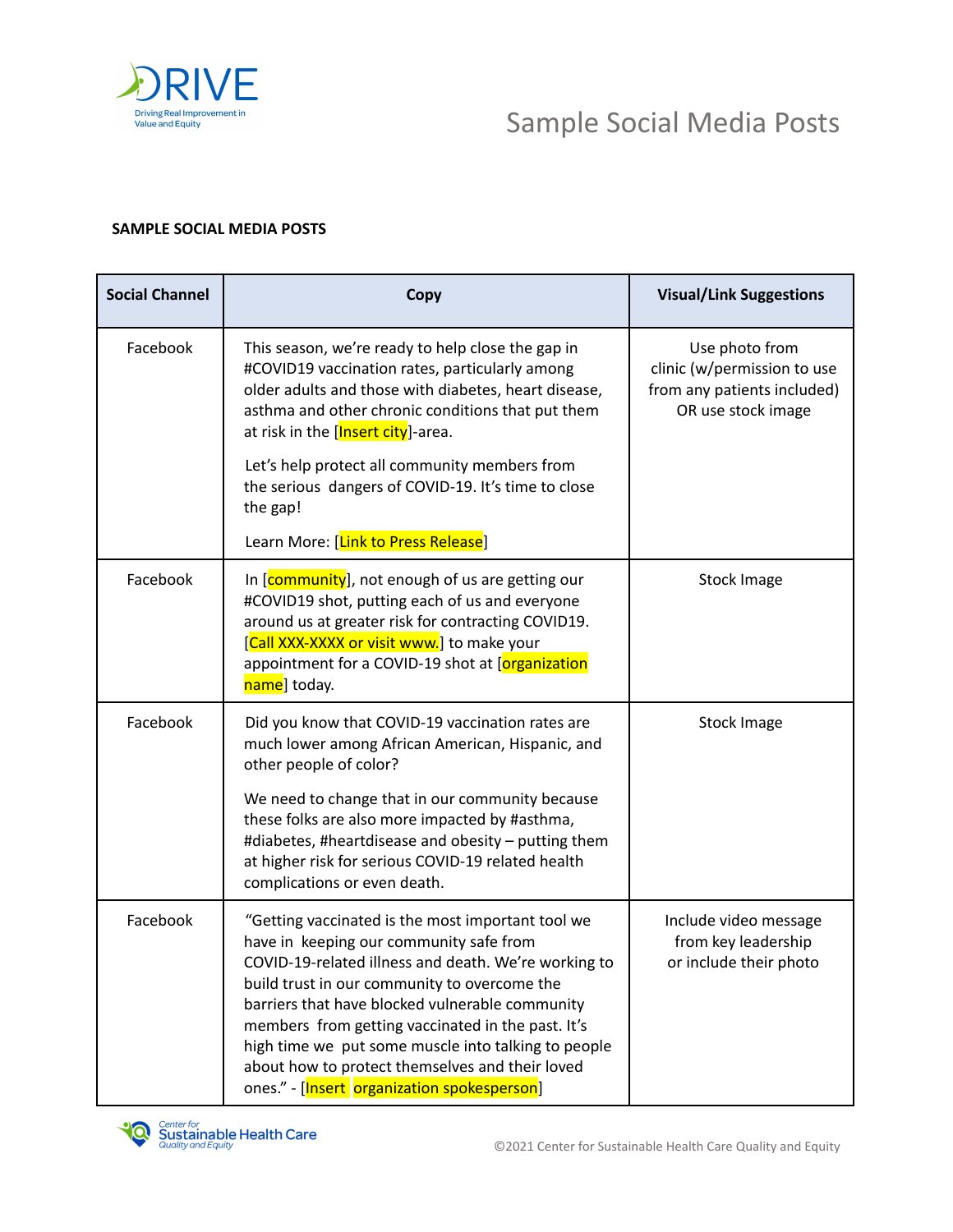

| Twitter | We're ready to help close the gap in #COVID19<br>vaccination rates, particularly among people of color<br>in our community in the [Insert city]-area. Learn<br>More: [Link to Press Release]                                                                                                                 | <b>Stock Image</b>                                                         |
|---------|--------------------------------------------------------------------------------------------------------------------------------------------------------------------------------------------------------------------------------------------------------------------------------------------------------------|----------------------------------------------------------------------------|
| Twitter | [Insert city]'s older residents live with chronic health<br>conditions and are at greater risk for COVID19-related<br>death. We're working to help boost #COVID19<br>vaccinations for older people in our community. They<br>need it to protect their health. Learn More: [Link to<br><b>Press Release</b> ] | Potentially include<br>older patient from clinic<br>(w/permission)         |
| Twitter | #HeartDisease, #LungDisease, & #Diabetes put<br>underserved, older Americans at greater risk for<br>serious #COVID19 related complications. Working<br>closely with our communities can help us overcome<br>COVID-19 vaccination barriers across underserved<br>groups. [Link to Press Release]              | <b>Stock Image</b>                                                         |
| Twitter | Higher hospitalization rates for people of color may be<br>due to the higher rates of #obesity, #HeartDisease,<br>and #diabetes that also affect them. These diseases<br>increase the risk of serious COVID19-related<br>complications, including death. Learn more: [Link to<br><b>Press Release</b> ]      | <b>Stock Image</b>                                                         |
| Twitter | Have you had your #COVID19 vaccine? It's not too<br>late! [Contact information - Call XXX-XXXX or visit<br>www.] to make your appointment at [Organization]<br>Name] today.                                                                                                                                  | Stock image                                                                |
| Twitter | Think #COVID19 is like a bad cold? Think again. Get<br>your COVID19 vaccine today to help protect yourself<br>from hospitalization, loss of independence, or even<br>death. [Contact information - Call XXX XXXX or visit<br>www.] to make your appointment at [Organization<br>Name] today.                 | Stock image                                                                |
| Twitter | People of color don't get vaccinated against the<br>#COVID19 enough. Learn why here:<br>https://www.kff.org/coronavirus-covid-19/issue-brief/<br>latest-data-on-covid-19-vaccinations-race-ethnicity/<br>#closethegap #COVID19vaccination                                                                    | Use infographic to<br>highlight barriers<br>for underserved<br>populations |